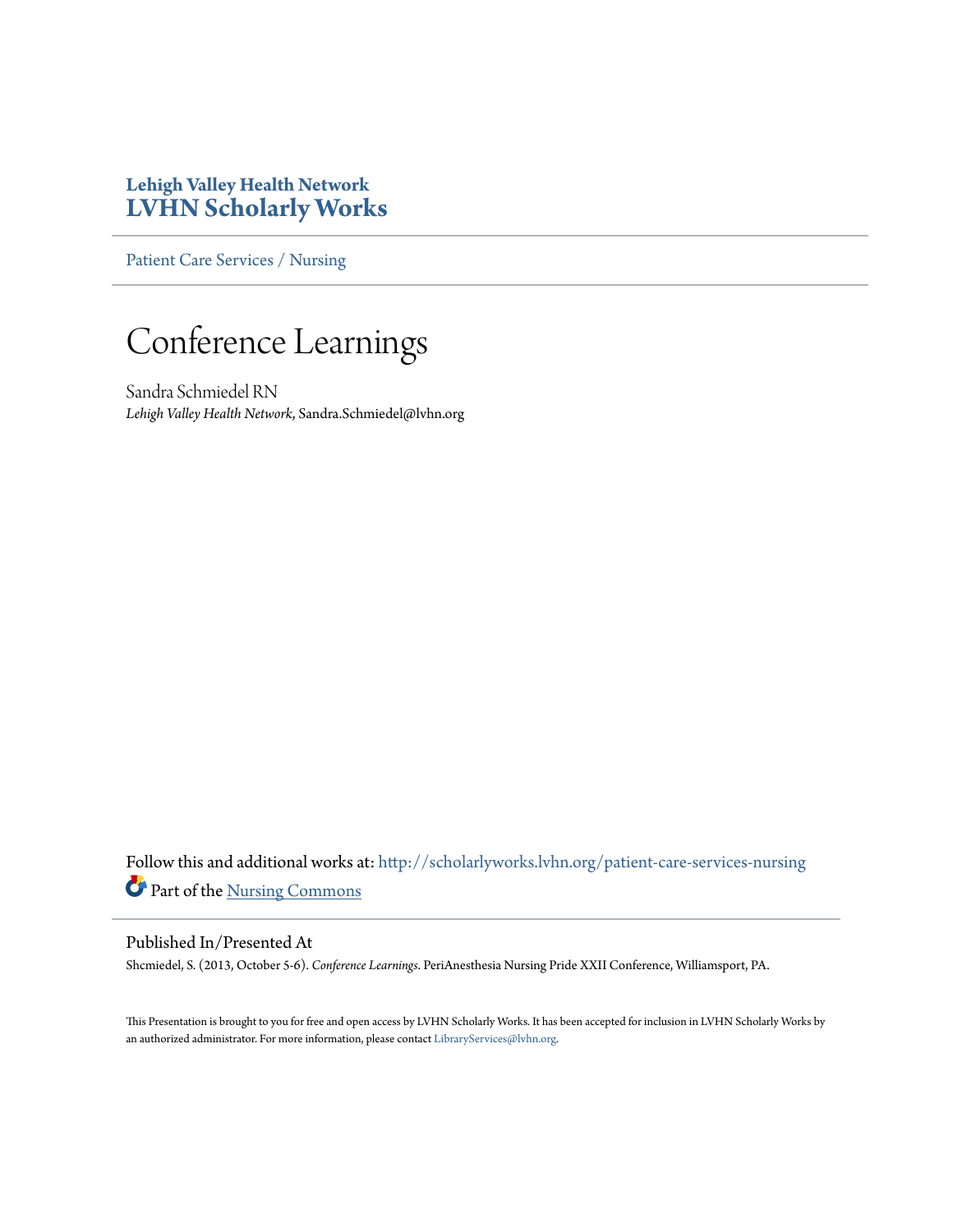## **CONFERENCE LEARNINGS**

### PeriAnesthesia Nursing Pride XXII Conference Williamsport,PA October 5-6,2013



### **Sandra Schmiedel RN**

staff nurse/PACU

A PASSION FOR BETTER MEDICINE."



610-402-CARE LVHN.org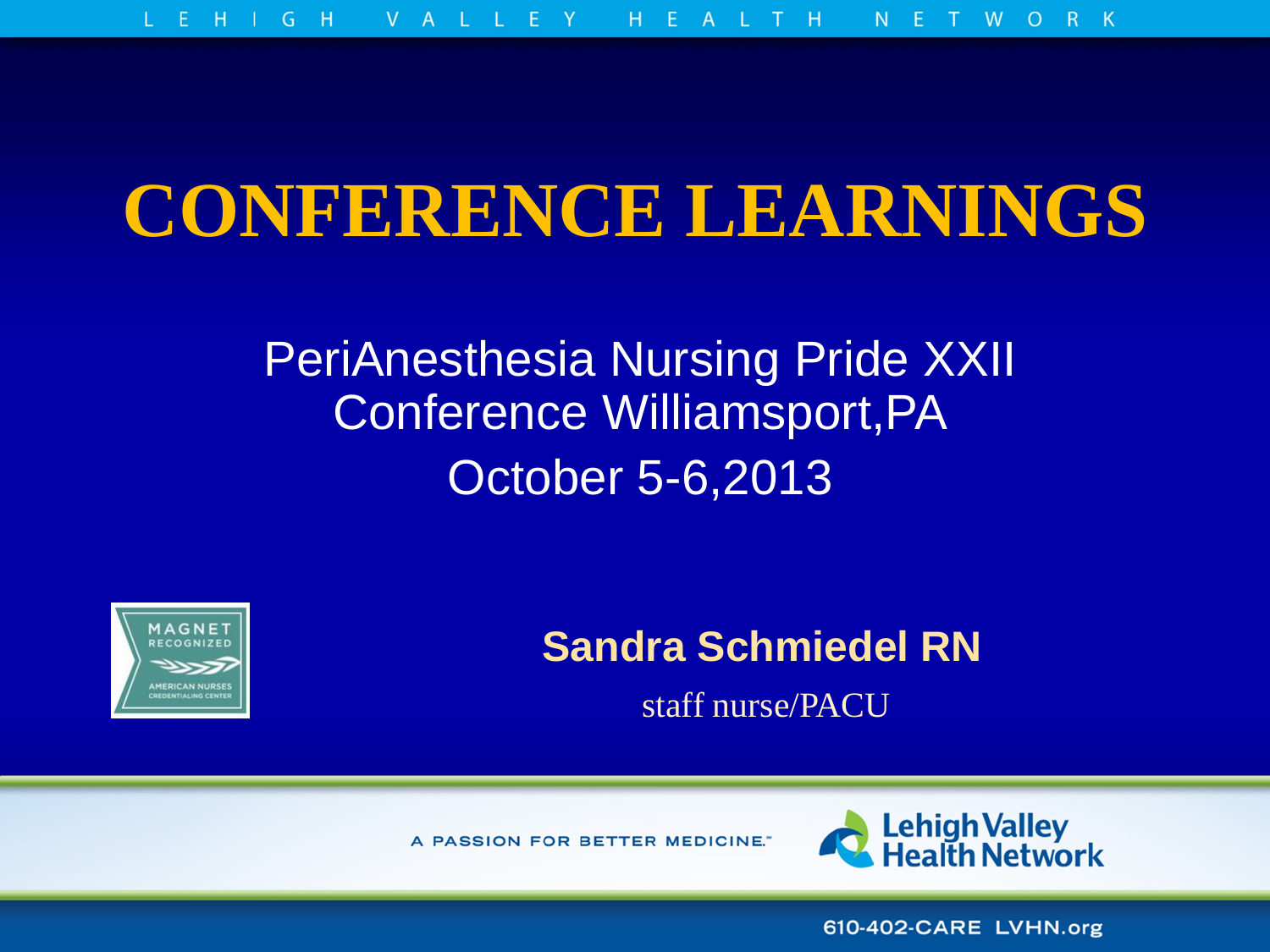## **Conference Topics**

- **Care of Special Needs Patient**
- **Creating Joy in the Workplace**
- **Preparing for Emergencies: what happens** when things go wrong?
- **Certification: Why is it important**
- **Cardiac Complications of Anesthesia in the** PACU
- **They are only mistakes if we don't learn** from them: Preoperative Assessment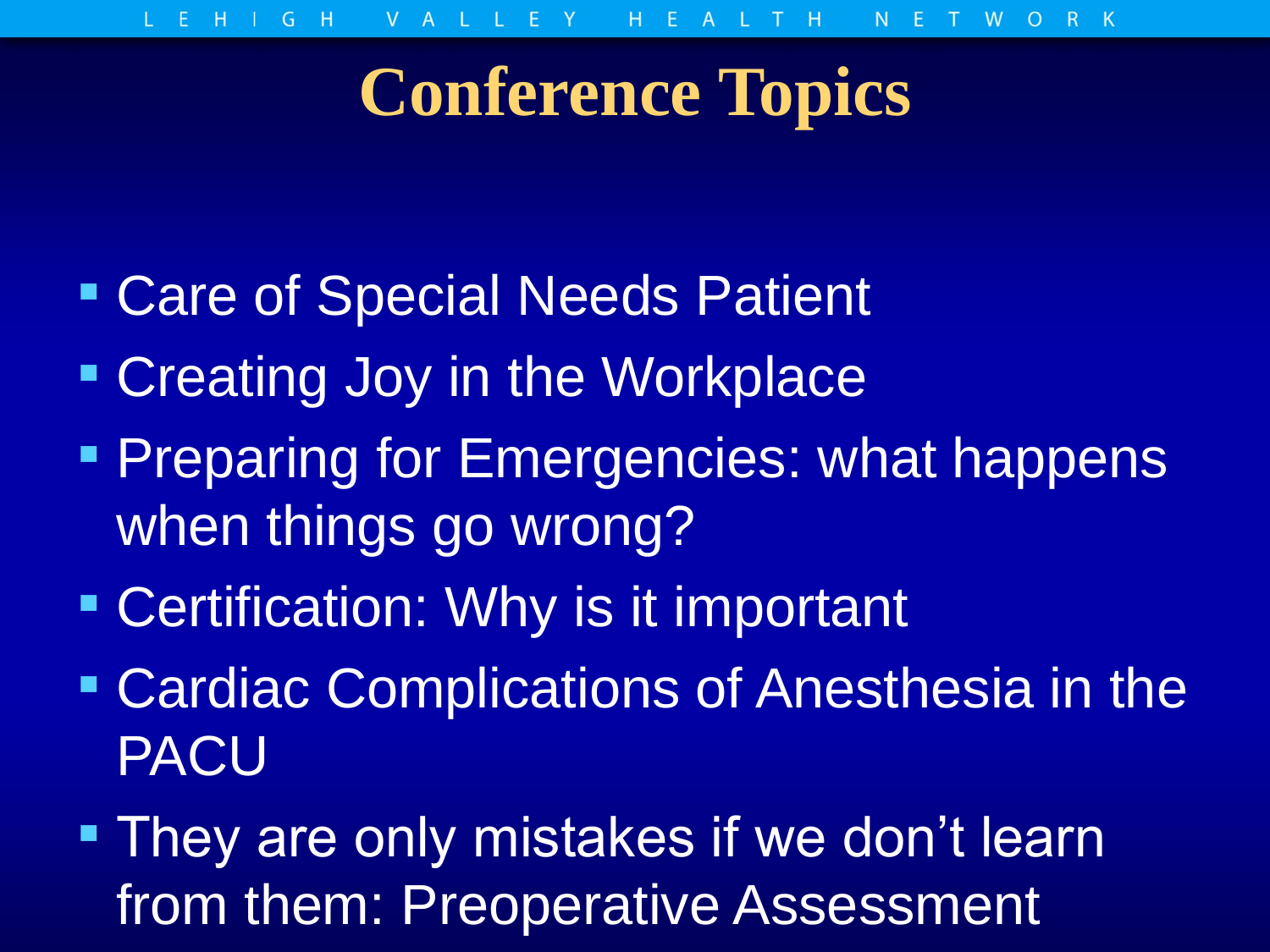# **Learning to Consider for LVHN**

- **Crisis Resource Management Algorithms** for PACU, i.e. bronchospasm, hemorrhage.
- **Creating Joy in the Workplace; getting** customer service scores to soar. Create strong bonds, develop trustworthiness, provide reliable information, demonstrate flexibility, create no hassle service, create meaningful experiences, and use scripting.